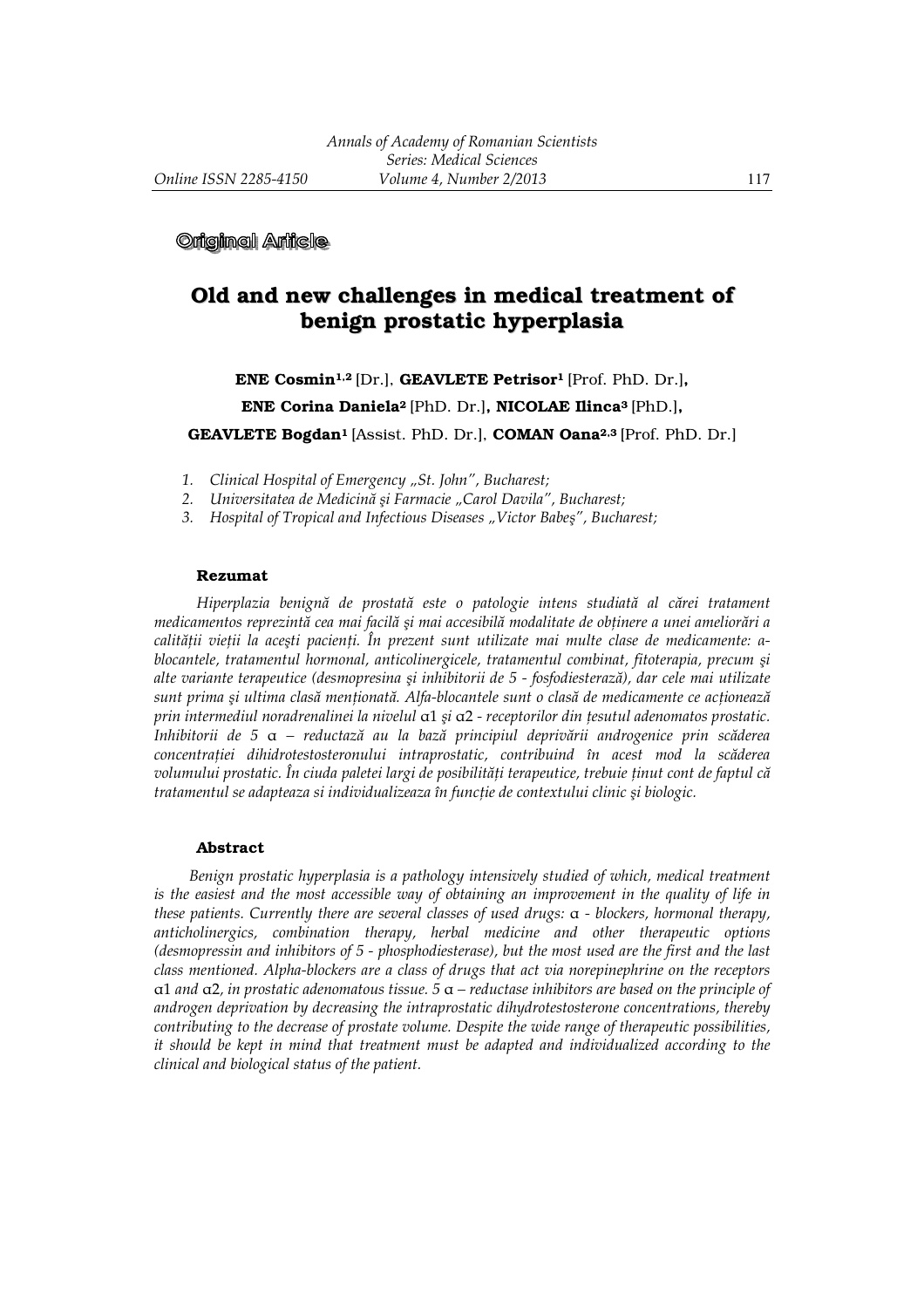Benign prostatic hyperplasia is a highly studied pathology, but still arousing the interest of researchers, especially on finding methods of treatment which to be as effective to affect the least the quality of life and to be at the same time as accessible as possible. Drug treatment of benign prostatic hyperplasia is currently the easiest and the most accessible way of obtaining an improvement in the quality of life in these patients.

It has been described in terms of the patient's symptoms, and particular circumstances, a number of treatment options. Active surveillance (watchful waiting) is addressed to patients with mild symptoms who do not have complicated adenomas, and consists of patient surveillance, without being given treatment for his suffering. In this way, it's trying the improvement of quality of life through adjustments made to the patient's lifestyle, the diet, as well as by treatment related cause, which could lead to the presence of the patient's symptoms.

Medical treatment in patients with benign prostatic hyperplasia is to improve the quality of life of patients, by remission or disappearance of prostatic symptoms, being currently used several classes of drugs: α-blockers, hormonal therapy, anticholinergics, combination therapy, phytotherapy, and other therapeutic options (desmopressin and inhibitors of 5 - phosphodiesterase).

*Alpha-blockers* are a class of drugs that act via norepinephrine on α1 and α2 receptors in prostatic adenomatous tissue (prostatic stroma). Adrenaline and noradrenaline are catecholamines acting on adrenergic receptors, which belong to the G protein-coupled receptors. The drugs from this class, block the  $\alpha$ 1 – adrenergic receptors decreasing resistance to the urine flow [1]. Alpha-1 receptors have two subtypes:  $\alpha$  - 1H (highly selective) and  $\alpha$  -1L (weak selective). From 1H - α subtype the most important are: α - 1A, B, and D [2, 3]. Selective alpha1 blockers are the treatment of choice in small to medium prostate adenomas. Older generation of drugs such as phenoxybenzamine and prazosin are becoming less common due to their low selectivity on  $\alpha$  -adrenergic receptors, leading to significant side effects, more important than the existing ones for new smaller molecules. There are still listed in the guides few therapeutic options for treatment, such as terazosin hydrochloride, doxazosin, alfuzosin, which have the disadvantage of poor selectivity, but also newer molecules such as tamsulosin and silodosin, which are widely used today, due to their high selectivity. Those drugs do not cause hypotension and does not interfere with anti- hypertensive, being well tolerated in combination with phosphodiesterase 5 inhibitors [2].

Currently there are four  $\alpha$ -1 blockers indicated for the treatment of benign prostatic hyperplasia, namely: alfuzosin, doxazosin, tamsulosin and terazosin. The most common side effects of these drugs are: fatigue, dizziness and orthostatic

118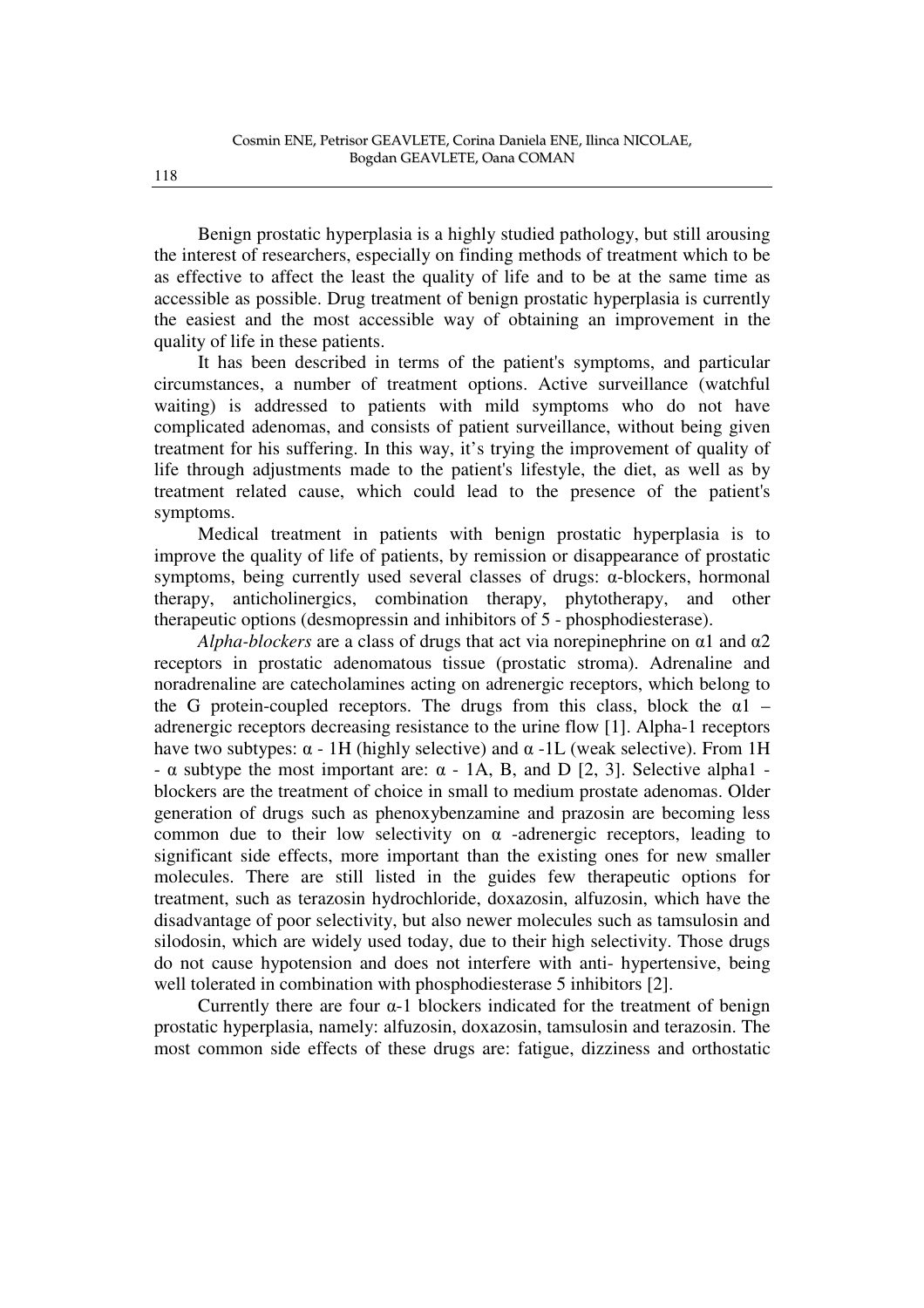hypotension due to vasodilatation followed by decrease in blood pressure in the vessels.

Hormonal therapy with  $5 \alpha$  - reductase inhibitors is based on the principle of deprivation by lowering intraprostatic dihydrotestosterone androgen deprivation by lowering intraprostatic dihydrotestosterone concentrations, thus contributing to a decrease in prostate volume [2]. Dihydrotestosterone is presented as a paracrine hormone and promotes prostate growth due to large number of androgen receptors found in the prostatic level. There are two isoforms of this enzyme:  $5 \alpha$  - reductase type 1, which is present less in the prostate, but is more active at the skin and liver, and  $5\alpha$  - reductase type 2, which has a dominant expression in the prostate. The inhibitors of 5- α reductase are indicated in the treatment of larger adenomas (over 50 cm3). The most used molecules are finasteride acting on the subtype 2 of 5  $\alpha$  - reductase and dutasteride, with a dual action on subtypes 1 and 2 of 5  $\alpha$  - reductase. Hormonal therapy shows a lag of about one month between the start of drug administration and the beginning time for feeling its effects. The side effects of this therapy, can be mentioned in the following: reduced libido, erectile dysfunction, retrograde ejaculation, decreased semen volume and less, gynecomastia [4-6].

*Combined therapy* between α -blockers and 5 alpha- reductase inhibitors, relies on epithelial and stromal components accumulated on the prostate, being more appreciated in clinical practice as first-line therapy. There have also been approved pharmaceutical products in a single tablet including both an alphablockers (tamsulosin) and a 5α-reductase inhibitor (dutasteride). Studies have shown that administration of both substances at the same time diminish the symptoms and increased maximum urinary flow, reducing the risk of incurring surgery, in a greater way than each drug separately and compared to placebo [2]. Other ways of combined therapy are: the combination of  $\alpha$  - blocker and anticholinergic or  $\alpha$  - blocker with 5-phosphodiesterase inhibitors.

*Muscarinic receptor antagonists* are based on the action of acetylcholine on the urinary bladder. Acetylcholine always produces the onset of an activity on nicotinic receptor, while the action on muscarinic receptors is a modulatory one. At the urinary level it increases ureteral peristalsis, relaxes the muscles of the bladder, the sphincters and stimulates smooth fibers from detrusor surface [6]. Acetylcholine stimulates the postsynaptic muscarinic receptors, which leads to the release of G-protein-mediated calcium in the sarcoplasmatic reticulum, the opening of calcium channels from the cell membrane, which leads to smooth muscle contraction. There are five subtypes of muscarinic receptors, but subtype M2 and M3 are predominantly expressed in the detrusor muscle, the mechanism being involved in bladder contraction [7-9]. From the relaxation of the detrusor muscle, there is an improvement in the irritative symptoms in patients with benign prostatic hyperplasia. Recommended drugs for the treatment of overactive bladder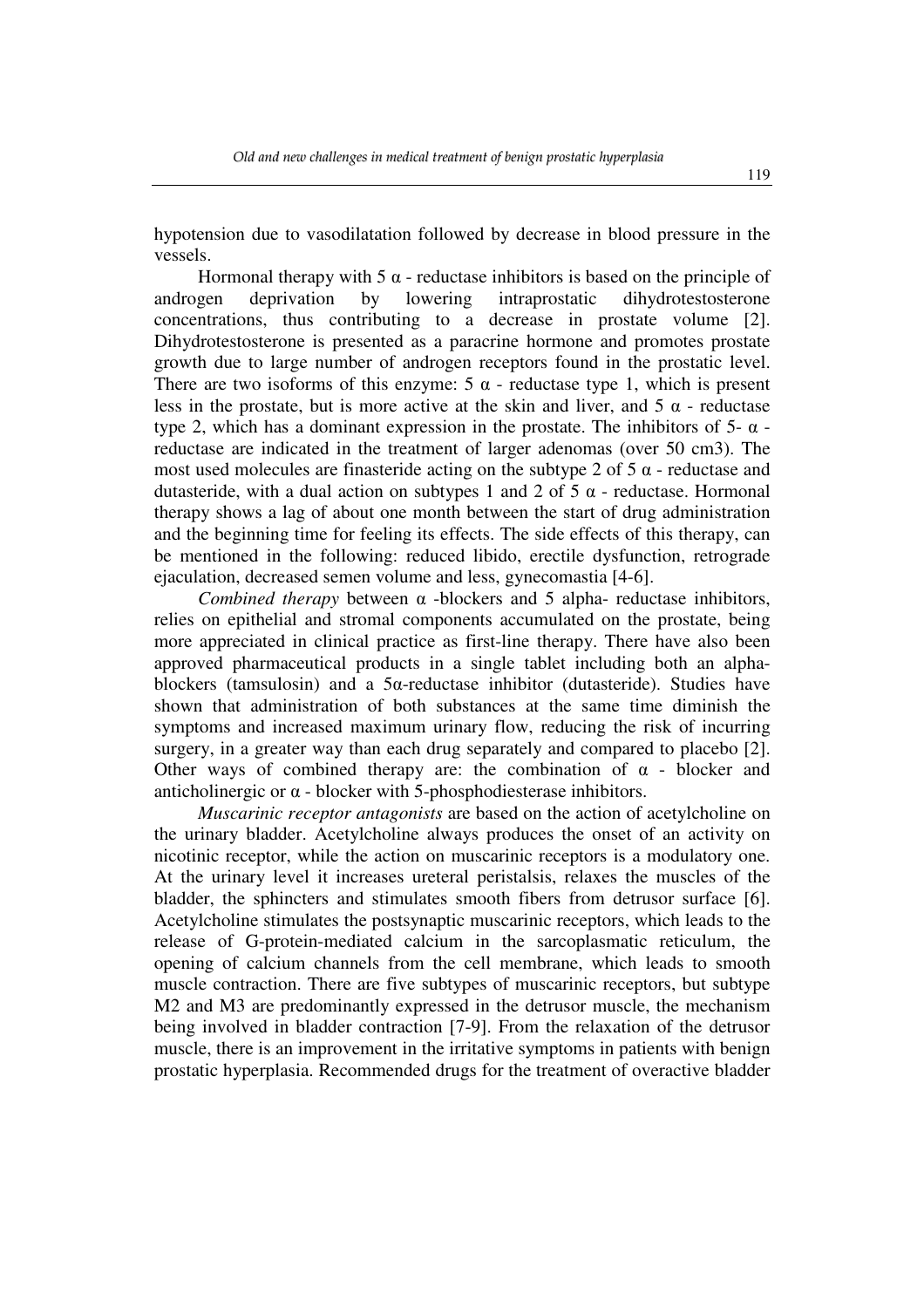are darifencacin hydrobromide, fesoterodine fumarate, oxibutin hydrochloride, propiverine hydrochloride, solifenacin succinate, trospium chloride and tolterodine tartrate. As side effects of this therapy, there were noted: dry mouth, nasopharyngitis, constipation, urination, dizziness and, less commonly, urinary retention.

Combination therapy between antagonists of muscarinic receptor and  $\alpha$  blockers had a complementary effect, being useful in reducing the frequency of voiding, the nocturia, and in improving IPSS score and quality of life in these patients. The most common side effect was dry mouth recorded.

Phytotherapy may be a treatment option carefully selected cases of prostate adenoma. Among the most commonly used extracts is included: *Rooperi Hypoxis* root fruit of *Serenoa rerpens / Sabal serrulata*, pumpkin seeds, pollen extracts, Echinceea purpurea roots and more [10].

Regarding the active substance or substances from these products, there are studies that consider the free fatty acids and sitosterol as being active compounds of them [3].

Another composition and concentration of active substances, can be found in the structure of each product, due both to the manufacturing methods differences, and also to mixtures of different plants used.

The phytotherapic mechanism of action is in study. There are three mechanisms of action described in the literature : the inhibition of 5-alpha reductase inhibitors, the anti-inflammatory effect and altered cell growth [11].

Regarding the improvement of symptoms in patients with benign prostatic hyperplasia treated with phytotherapics compared to placebo, it was observed an increased quality of life revealed by IPSS score, relieving symptoms and decreasing postmictional residual volume (PVR) in the first months of starting treatment [12, 13].

Other molecules used in benign prostatic hyperplasia are: desmopressin (a vasopressin analogue) - arginine antidiuretic hormone, with a role in the homeostasis of water, which promotes the reabsorption of water by lowering the amount of excreted urine, which is useful in decreasing the polyuria and nocturiei episodes in patients with benign prostatic hyperplasia. The side effects of this medication are: diarrhea, nausea, headache, abdominal pain, dizziness and the emergence of hyponatraemia.

*5 - phosphodiesterase inhibitors* - nitric oxide is a neurotransmitter non – adrenergic and non -cholinergic, synthesized from amino acids (L -arginine), involved in the transmission of signals in the urinary tract. At the cellular level, NO stimulates the synthesis of cyclic guanosine monophosphate (cGMP) which activates phosphodiesterases, leading to smooth muscle relaxation by depletion of calcium. 5 phosphodiesterase inhibitors reduce the tone of the detrusor smooth

120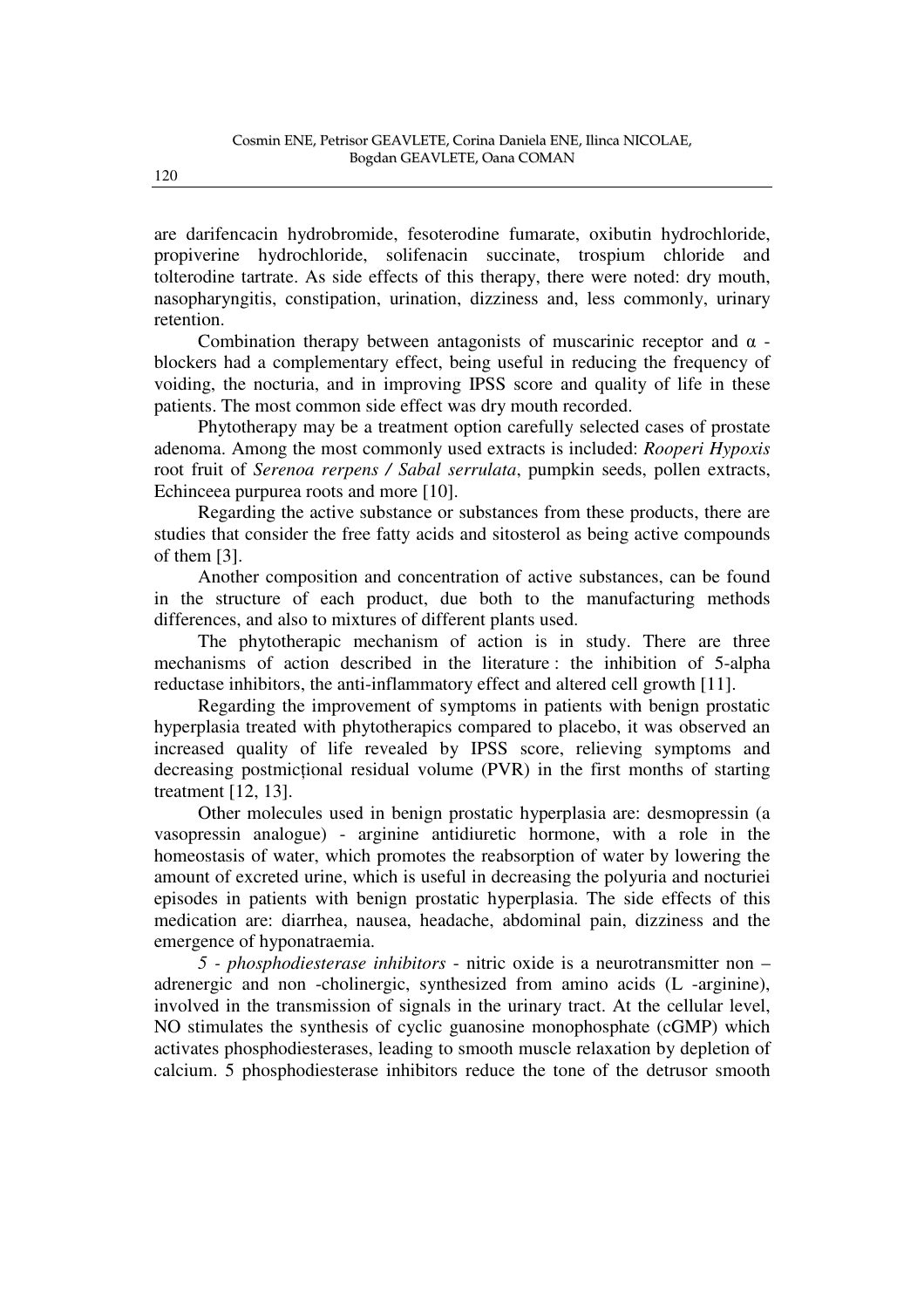muscle, of urethra and of prostate [14, 15]. There are three drugs approved to EAU 2013 Guidelines for treatment of pulmonary hypertension at European level, namely sildenafil, tadalafil and vardenafil, but these drugs have not been approved for being used in benign prostatic hyperplasia. Side effects may include: dizziness, dyspepsia, visual disturbances, headache, myalgia, nasal congestion, conjunctivitis, syncope, tinnitus. Treatment of LUTS (lower urinary tract symptoms) with these drugs is still experimental.

#### Conclusions

Despite the wide range of therapeutic possibilities, it should be kept in mind that the treatment must always be individualized and adjusted according to clinical and laboratory context. Also, despite the progress made in this area, and despite the hard research that is carried out to develop new molecules, drug therapy in benign prostatic hyperplasia is for the moment without a curative visa, only helping to improve the patients' quality of life.

### Conflicts of interests:

The authors have nothing to disclose.

## References:

**1. Fulga I, Corciovei Constantinescu I, Coman OA, Constantinescu MC, Zugravu A, Coman L, Cristescu IG, Stoleru S, Zugravu G** - *Farmacologie*. Editura Medicală, 2006: 120-124; 82-84.

**2. Sinescu I, Gluck G.** - *Tratat de urologie*. Vol. 4, Ed.Medicala 2008.

**3. Dhingra N, Bhagwat D.** - *Benign prostatic hyperplasia: An overview of existing treatment.* Indian Journal Of Pharmacology 2010.

**4. Naslund MJ, Miner M.** - *A review of the clinical efficacy and safety of 5α-reductase inhibitors for the enlarged prostate.* ClinTher 2007, 1:17-25.

**5. McConnell JD, Roehrborn CG, Bautista O, Andriole GL, Dixon CM, Kusek JW, Lepor H, McVary KT, Nyberg LM Jr, Clarke HS, Crawford ED, Diokno A, Foley JP, Foster HE, Jacobs SC, Kaplan SA, Kreder KJ, Lieber MM, Lucia MS, Miller GJ, Menon M, Milam DF, Ramsdell JW, Schenkman NS, Slawin KM, Smith JA.** - *Medical Therapy of Prostatic Symptoms (MTOPS) Research Group.The long-term effect of doxazosin, finasteride, and combination therapy on the clinical progression of benign prostatic hyperplasia*. N Engl J Med 2003, 25:2387-98.